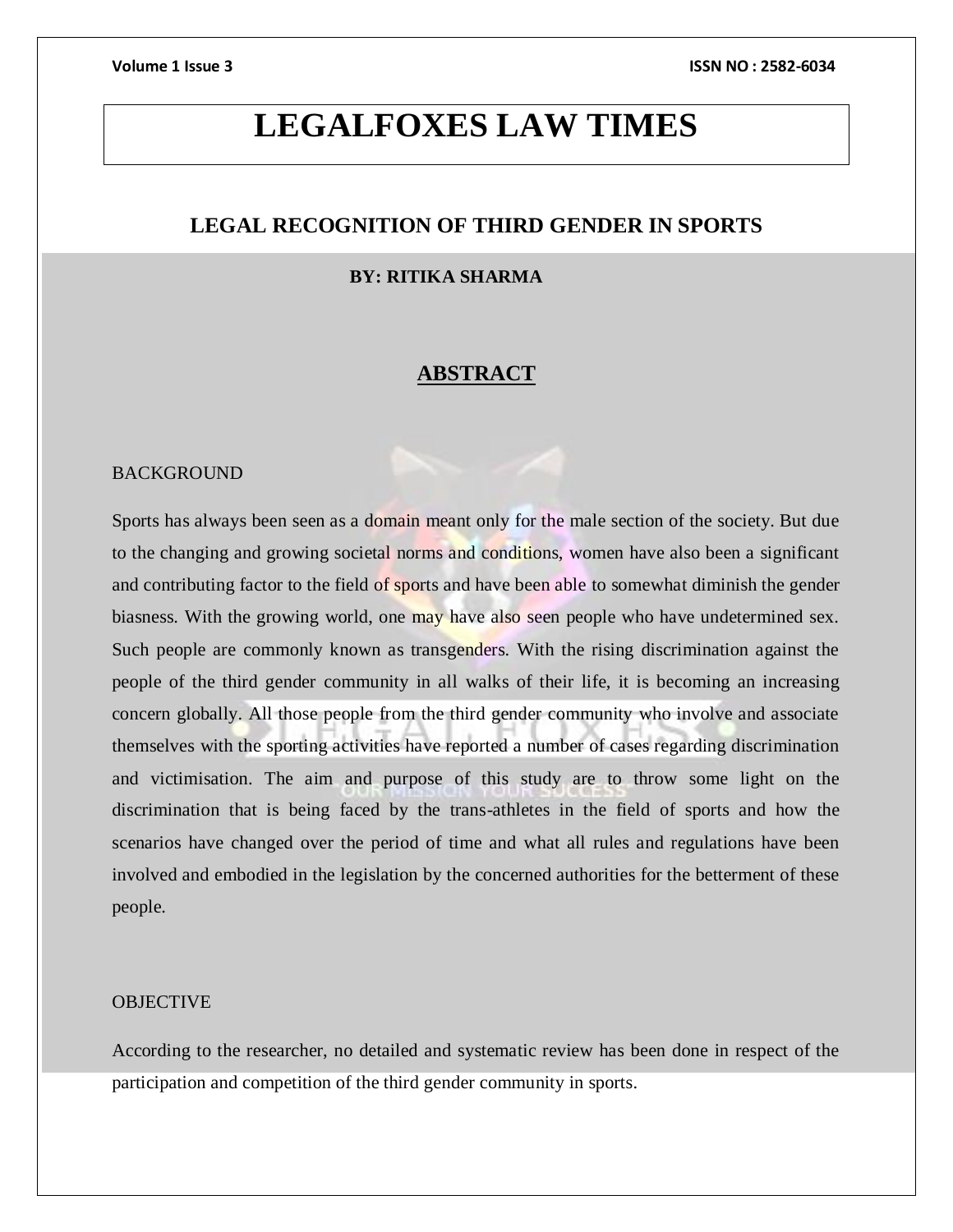### **METHOD**

10 research articles and some rules and regulations regulating the participation of the third gender community in the field of sports were reviewed.

### RESULT

This study found out that most trans-athletes have had a negative experience regarding the participation and competition in sporting activities due to the restrictions that have been imposed on them by the sporting authorities because of their physical and hormonal structure. One can see that many reforms have taken place over a period of time considering the revision of the sporting rules and regulations regarding the third gender community.

#### **CONCLUSION**

The researcher has concluded that there still is a need for various reforms in the field of sports pertaining to the participation, competition, and basically the legal recognition of the third gender in sports. The third gender community has gained legal recognition in a lot of countries throughout the globe, but there is a lack of status updates on their legal recognition in sports. There have been many changes and reforms in legislations throughout the world benefitting the third gender community, but there still is a need to organise and go through with sporting events focusing mainly on the third gender community. Also, the various sporting policies, rules, and regulations that have been drafted in favour of the trans-athletes also need some budding perspective. There is also a need to draft some new policies concerning the third gender community and to minimise the discrimination and harassment, be it mental or physical that they have to face on a regular basis. People need to understand that just like any other normal human being, those people are also human beings only, and they have every equal and just right to live in this society with all due respect and dignity.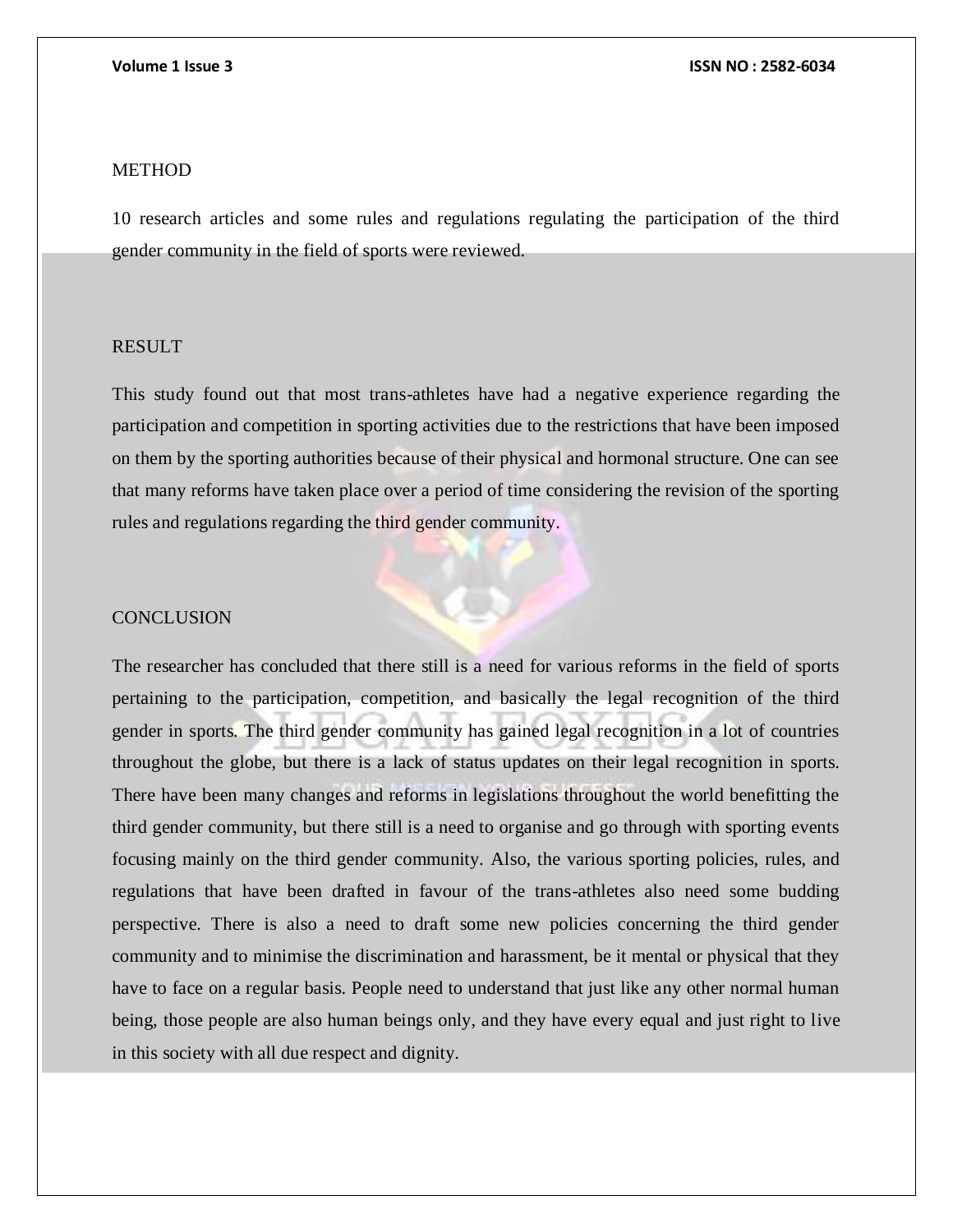l

### **INTRODUCTION**

*"I was a normal child, but it's the world that made me feel different".*

#### *LAXMI NARAYAN TRIPATHI*

The Transgender Persons (Protection of Rights) Bill, 2019 defines a transgender person as one whose gender does not match the gender assigned at birth. It includes trans-men and transwomen, gender-queers, people with intersex variations, and persons with socio-cultural identities, such as 'kinnars and hijras'. Intersex variations mean a person who at birth shows the variation in his or her primary sexual characteristics, external genitalia, chromosomes, or hormones from the normative standard of the male or female body.

There is ananchor of groups of transgender people in India like hijras, kinnars, and other transgender identities like- shiv-shaktis, jogtas, sakhi, etc. However, these groups are not only transgender people, but there may also be those who do not belong to any of the groups but are transgender people individually.

There is an on-going argument over the consequences of biological sex differences in different human beings considering various sports abilities. People who support the argument that the transgender women must not be competing in women's sports believe that the trans woman athletes are given an unfair advantage over cisgender<sup>1</sup> women due to the presence of higher testosterone levels in their serum and different muscle and fat distribution. Testosterone is said to regulate many various functions in a person's body, including the preservation and servicing of bone and muscle mass. It is also believed that athletes who transition to a woman after puberty or sex reassignment therapyare more to have a greater muscle to fat ratio compared to normal female athletes and thus gain an upper hand also.

<sup>&</sup>lt;sup>1</sup> denoting or relating to a person whose sense of personal identity and gender corresponds with their birth sex; opposite of the word 'transgender'.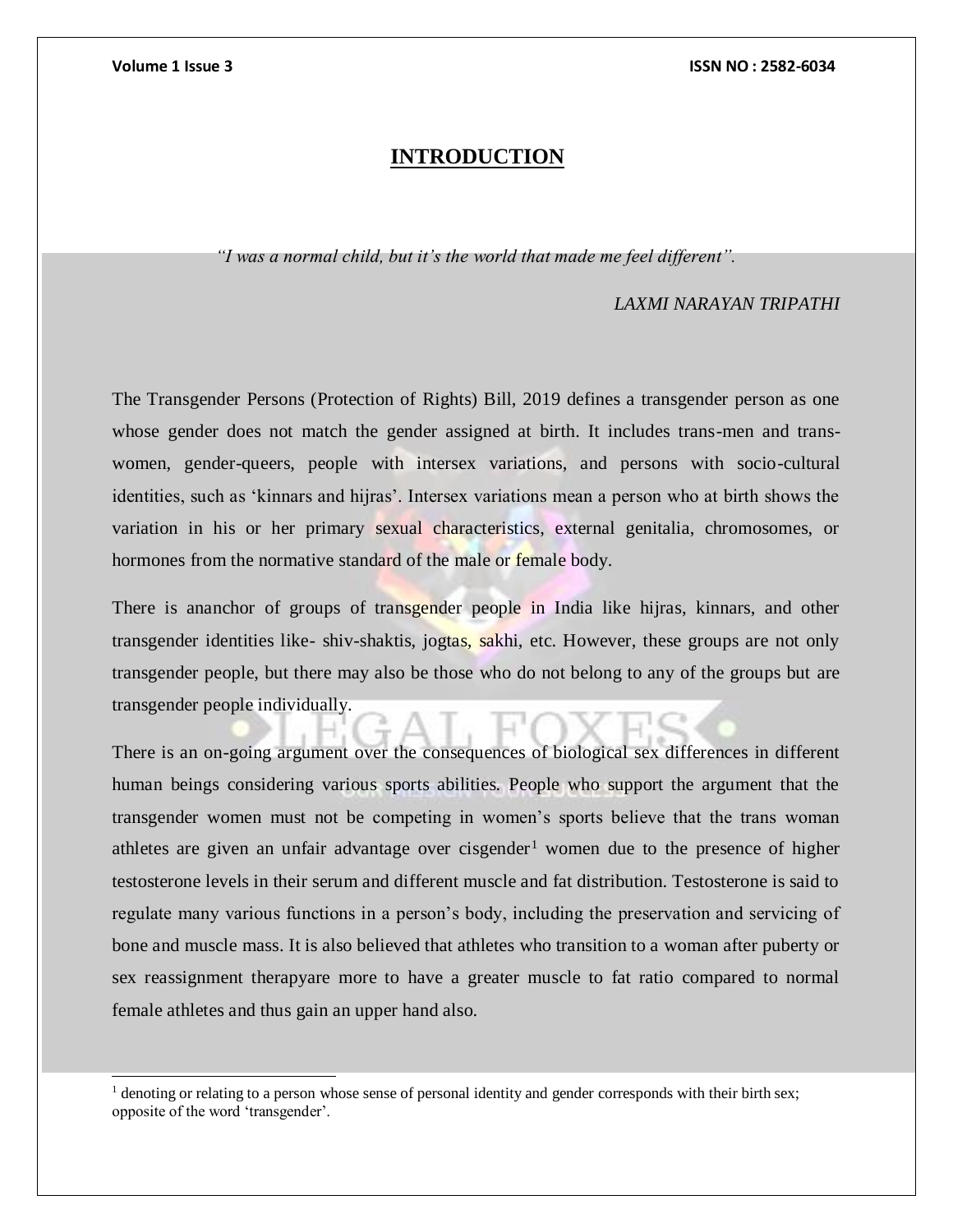The debate on the subject matter of the third gender community does not only limits itself to elite sports but has also rooted its branchesconcerning the school sports and sports scholarships. An eminent example of this would be the case of 'Santhi Soundarajan'<sup>2</sup>. Santhi Soundarajan, was an Indian runner who won a silver medal in the women's category of 800 meters at the Asian Games, 2006. She failed a gender test at the Doha Olympics, and was stripped off of the medal. It was believed that she did not dominate the sexual features and attributesthat are essential for a woman. The 'International Association of Athletics Federations'upon its discretion may request that the competitors may undergo such tests anytime and may/can include a thorough and indepthassessment by a gynecologist, an endocrinologist, a psychologist, and an internal medicine specialist. According to the regulations, such sex tests are not compulsory for the contenders to go through withand they may even refuse to undertake any such sex test. Santhi had the ailment known as the Androgen Insensitivity Syndrome. This refers to the presence of one Y chromosome along with the XX chromosomes. Those who are affected by this condition arereluctant to the androgenic hormones and therefore are not able to benefit from incapacitation of such hormones.

Another example of this transgression was Stella Walsh, who was born and brought up in the province of'Stanislawa Walasiewicz', Poland. Ms.Stella Walsh was a gold medallist in the category of 100-meters dash at the Los Angeles Olympic Games in the year 1932, as well as the first woman to score a record of under 12 seconds for the said distance. She was subsequently killed in a robbery. The autopsy reportdisclosed that she had an XY chromosome makeup but her 'genitalia' were enigmatical. To be precise, she did not possess the female sexual organs. Such people are born with external female genitalia but are however incompetent to menstruate and conceive. However, such people  $(intersex)^3$  tend to grow tall and willowyand have the physique that of a male. In Stella's case, this bestowed her with elite-level athleticism.

### **HISTORY OF THIRD GENDER IN INDIA**

The most stringent third gender group in India are the 'Hijras'. In todays' time they are the subject of hatred and discrimination, but this was not the case all along. The Hijras were very

 $\overline{a}$ 

<sup>&</sup>lt;sup>2</sup>[https://en.m.wikipedia.org/wiki/Santhi\\_Soundarajan](https://en.m.wikipedia.org/wiki/Santhi_Soundarajan)

<sup>&</sup>lt;sup>3</sup> Intersex is an umbrella term that describes bodies that fall outside the strict male/female binary.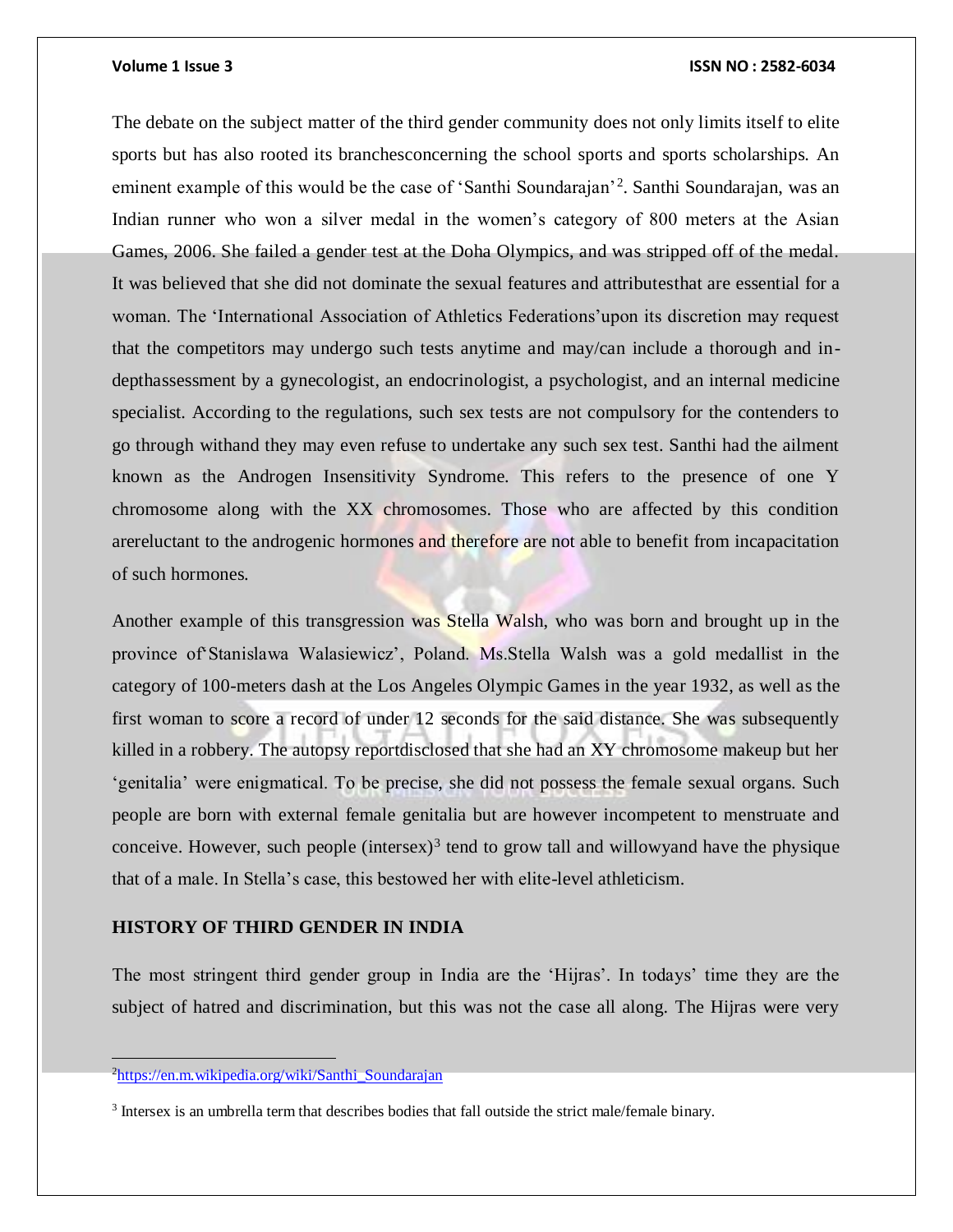well respected, admired and appreciated in ancient India. They even find mention in some ancient Hindu scriptures and two of the greatest epics, i.e., 'Ramayana' and 'Mahabharata'.They also held considerable religious authority and important court positions and had prominent administrative roles in the Mughal Era India. Believed to have the ability to bless, many would seek out Hijras for blessings during important religious ceremonies<sup>4</sup>. This raises the question that if Hijras played such important roles in ancient India, then why are they a subject matter of discrimination and persecution in the modern era India?

### **TODAYS' OUTLOOK AND SOCIETY'S POINT OF VIEW**

The answer to this question lies in the fact that during the British Colonial rule in the  $18<sup>th</sup>$ Century, the 'Criminal Tribes Act, 1871' classified the entire third gender community as "criminals" who were obsessed with the commitment of serious and heinous crimes<sup>5</sup>. If seen indulging in 'gay sex' or dancing or playing music in public areas or even dressing up as women's, they would be arrested. Also, in  $1858$ , Section  $-377$  was introduced into the Indian Penal Code which made illegal any "unnatural offence" that was deemed "against the order of nature".

But after Independence, in 1949, the Criminal Tribes Act was repealed, but the disbelieve and mistrust of the third gender community still prevailed. From being the important pillars in the ancient Indian times to being a stigma and banished from society, the third gender community has faced a lot. 'Harassed by the police and abused by the public', most of them make their living by singing and dancing at weddings and at childbirths, and most have been forced to choose other paths such as 'begging and prostitution' in order to survive. They are denied basic medical care, educational possibilities and opportunities, jobs, and are discriminatedagainst and exploited in almost every possible area of their lives.

5<https://www.bbc.com/news/world-asia-india-27031180>

<sup>4</sup><https://sites.uab.edu/humanrights/2018/10/29/indias-relationship-with-the-third-gender/>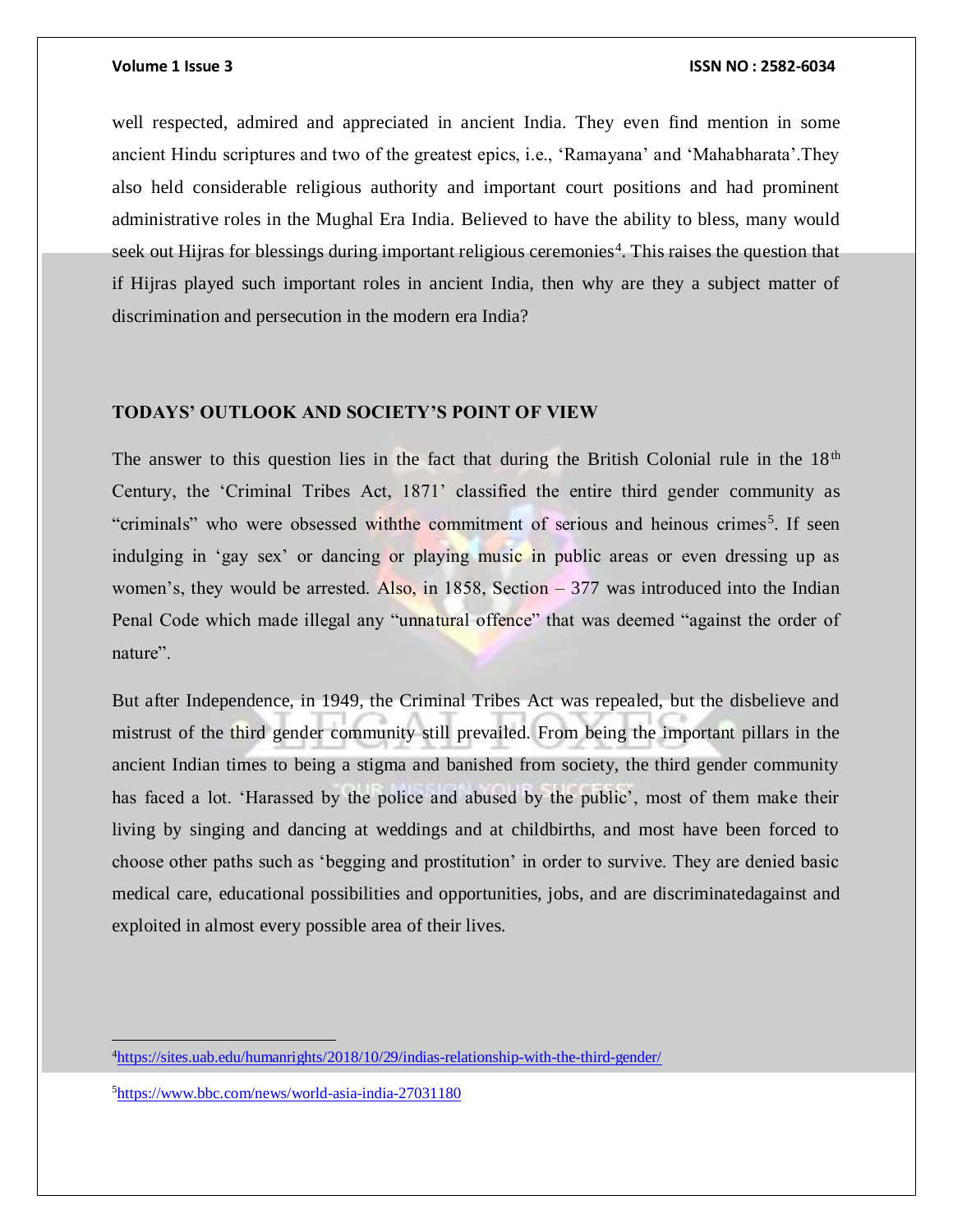### **INCIDENTS IN INDIA**

The Civilian Welfare Foundation is an NGO<sup>6</sup> based in Kolkata that once conducted a survey on the medical complications that are faced by the third gender community throughout the territory of India. The study mainly highlighted two such stories of 'Saikat and Anushri'. Saikatwas a transgender patient who died due to a lack of treatment accompanied by a train accident. The reason behind this was that the authorities could not figure out whether to put her under the male or the female category ward. On the other hand, Anushri was gang-raped and sought medical help. But the doctors rejected to treat her as she was a transgender person and even her the useof the anti-HIV medications. These two incidents mainly highlight the dangerous problems that are being faced by the third gender community on a daily basis due to the stigmas that prevail in society. They have also been forced to choose male/female as the category of their gender in many public domains.

#### **LEGAL POINT OF VIEW**

The Right for Transgender Persons Bill, which was drafted in the year 2014 and passed in 2016 carried a lot of opportunities and insights for the third gender community and is seen and considered as a milestone in protecting the third gender community. The law states the various forms of discrimination against the third gender to be illegal and provided for punishments for the same. On the other hand, it also prohibited forcing the third gender to beg or to make them leave their houses. It also created a committee focusing on helping with the education of the third gender community by giving them access to certain scholarships and textbooks among the other various needs. Though the law brings about a lot of hope and opportunities for the people of the third gender, it also has its shortcomings such as they have to go through a district screening in order to attain their third gender ID cards and certification, they cannot marry or adopt or leave behind the property of any kind.

The recent Supreme Court decision in 2014 in a landmark case, Justice KS Radhakrishnan, who headed a two-judge Supreme Court Bench said in his ruling that – "Recognition of transgenders"

6<https://civilian-welfare-foundation.business.site/>

l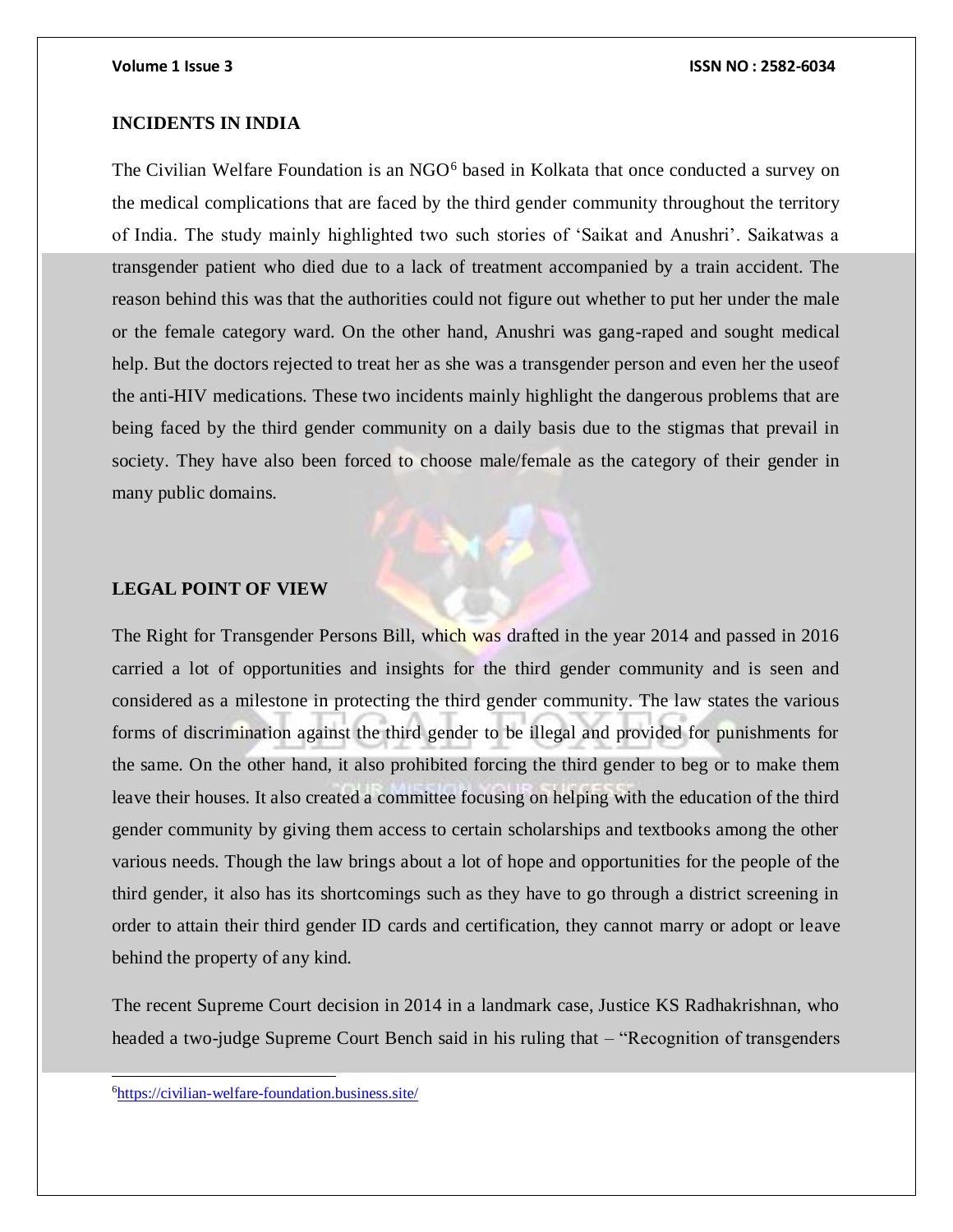as a third gender is not a social or medical issue, but a human rights issue altogether"<sup>7</sup> .The judges even asked the government to treat the third gender along with the other minorities officially being categorised as "socially and economically backward", so as to enable and help them to get quotas in education and respective jobs and make them truly independent and not merely just a stigma to the society.

Also, the Supreme Court's decision in 2017 pertaining to the matter of Right to Privacy has also helped the third gender in a lot of ways. The court observed that the Right to Privacy was a fundamental right applicable to all individuals and enacted protections for the privacy of the third genders' sexual orientations. In augmentation to the legal successes, India attained its many firsts in the year 2017. Joyita Mondal, the first-ever intersex judge hailing from West Bengal. K.Prithika Yashini, who became the first transgender woman sub-inspector in Tamil Nadu. Nitasha Biswas, who is India's first Miss Transqueen. Just like these, there are many more third gender success stories out there, which are a sign of the growing society and a widespread societal change.

Moreover, in the year 2018, the Supreme Court of India gave its ruling on 'Section–377 of the IPC (The Indian Penal Code, 1860)'stating that application of this particular section on the consensual homosexual sex between adults was unconstitutional and hence decriminalised it. The third gender community now has the total Independence which was long due.

### **RECOGNITION OF THE THIRD GENDER COMMUNITY GLOABLLY**

### **AUSTRALIA**

 $\overline{a}$ 

Among the various countries, Australia may have been the first country to recognize a third gender classification in the year as early as 2003 when there came a report that a person named Alex MacFarlane had indeterminate sex. She is also reckoned to be the first person in Australia to possess a passport with 'X' as the gender/ sex marker. The transgender advocate Norrie May-

7<https://www.bbc.com/news/world-asia-india-27031180>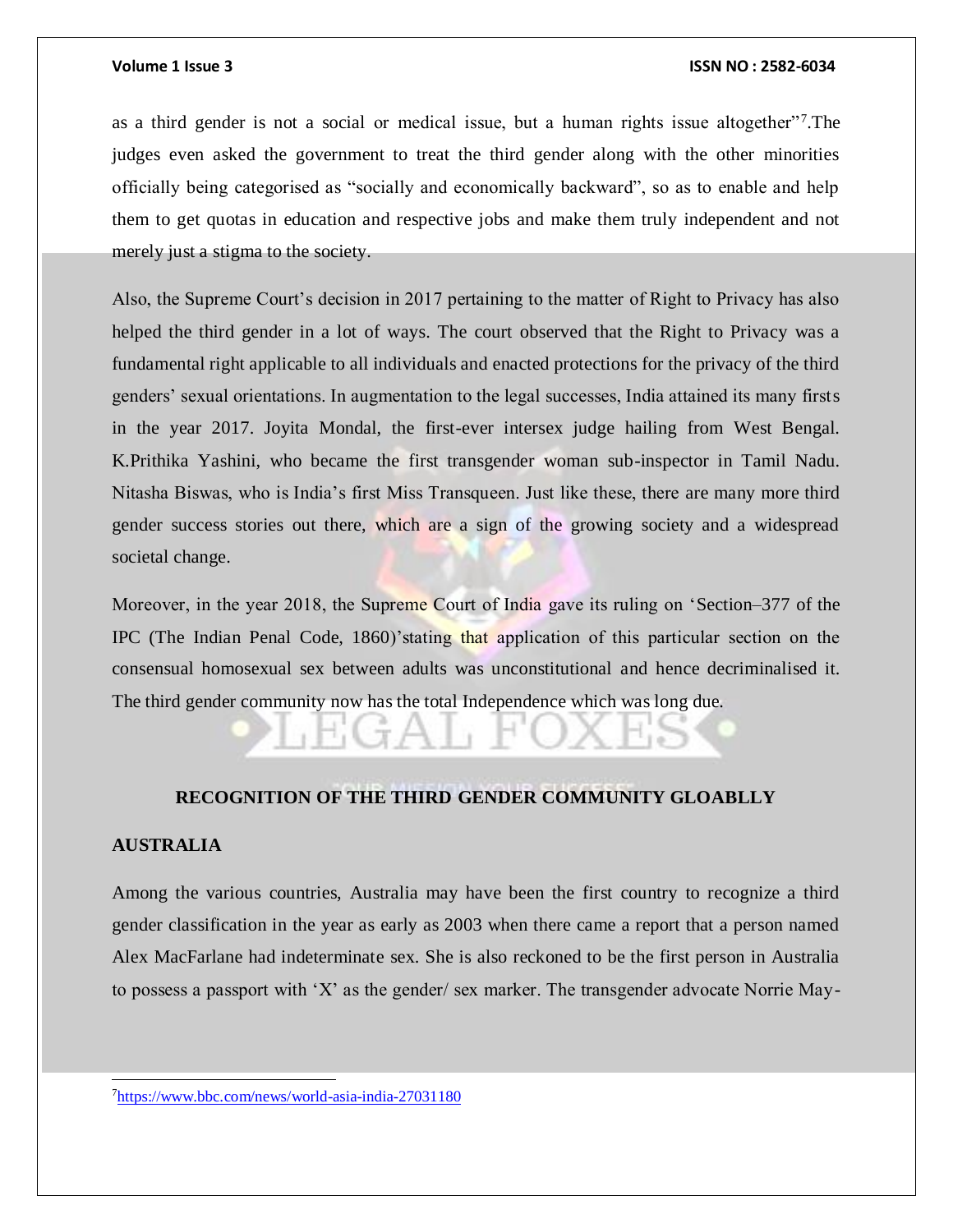Wellby was also recognised as a person having unspecified sex $8$ . The Australian Government has undertaken many reforms in order to amalgamate the third gender community into society through legislative measures. The government has provided legislation for the recognition of the third gender but there still lacks legislation regulating the discrimination that is faced by them.

### **GERMANY**

In recent times, Germany has earned and received a lot of appreciation and respect due to its outlook and point of view towards the third gender community. It became the first country in the world on the First day of November2013 to allow the mother and father of infants without a "clear gender determining physical features" to register those babies by choosing a blank box option instead of the streamlined male or female category boxes<sup>9</sup>. The legislation was initiated due to the rise in the moral and social issues that were being put up by the parents of such children who were born with undefined sex were asked to choose a gender for their infant, i.e., whether they wanted it to be a girl or a boy within a week of the birth of such an infant. This resulted in the new-born being forced into extensive and exhaustive operations in the genital areas. In recent times people understood that these 'normalizing' procedures kind of felt like cheating and was disrespectful in nature and that those children would never have agreed to undergo such procedures had they been an adult. According to this policy, along with the categories of 'M' and 'F', there is a new category that is 'X'. This is a great achievement for the people of the third gender community as a matter of their basic human rights.

#### **INDIA**

<sup>8</sup>[http://www.nydailynews.com/news/world/2010/03/16/2010-03-](http://www.nydailynews.com/news/world/2010/03/16/2010-03-16_no_sex_for_me_please_extranssexual_briton_is_first_legally_genderless_person.html) [16\\_no\\_sex\\_for\\_me\\_please\\_extranssexual\\_briton\\_is\\_first\\_legally\\_genderless\\_person.html](http://www.nydailynews.com/news/world/2010/03/16/2010-03-16_no_sex_for_me_please_extranssexual_briton_is_first_legally_genderless_person.html)

<sup>9</sup>[https://en.wikipedia.org/wiki/Bechdel\\_test](https://en.wikipedia.org/wiki/Bechdel_test)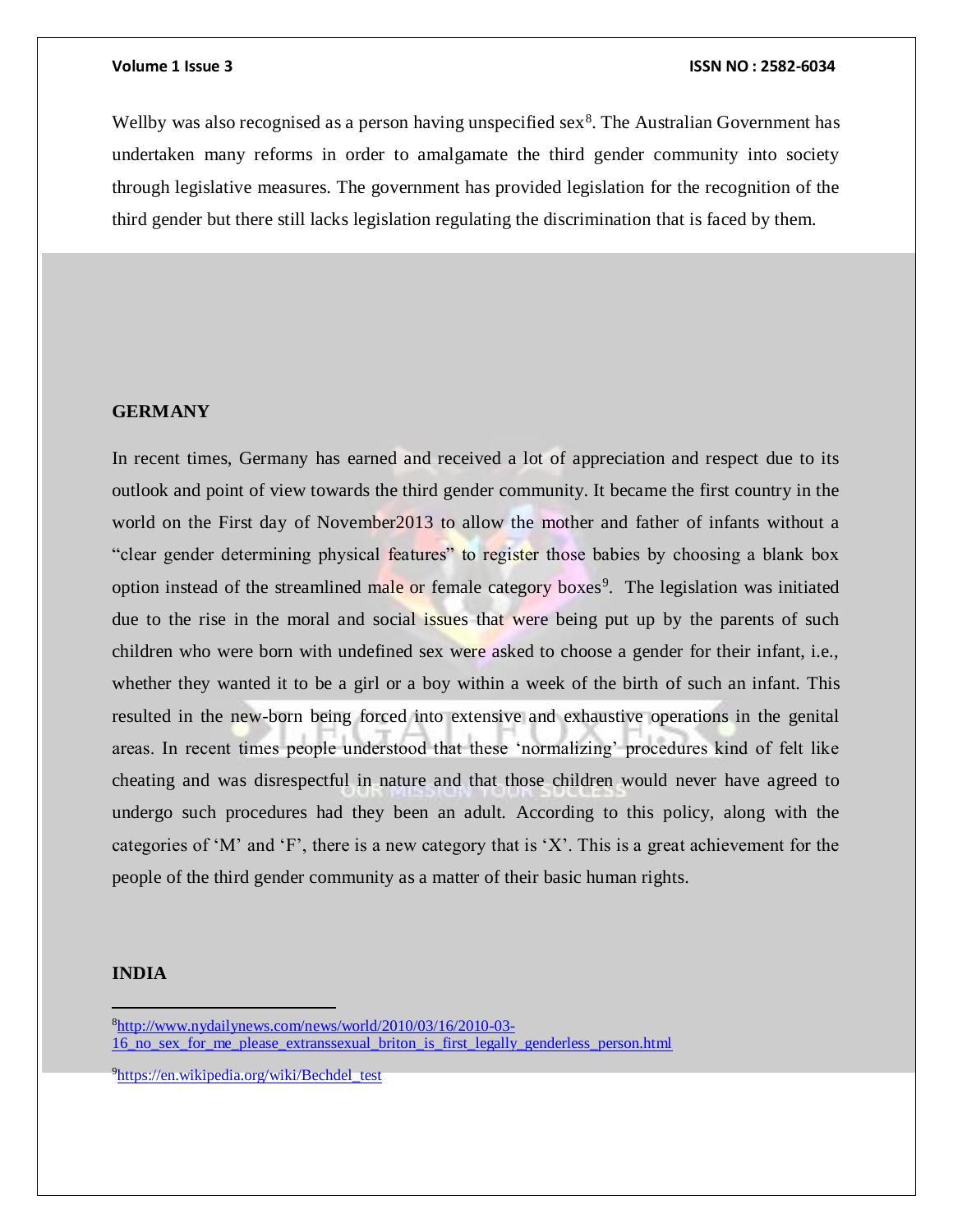Talking with respect to the third gender community in India, one must observe that there is a distinctive position here. In India, the third gender community is often referred to as the Hijras, and they have been largely accepted in here too such extent that people from certain sections of the society consider them to be'sanctified'. Their repute and status here in India become distinct as compared to the rest of the world as though the society here has accepted the third gender community fro a very long time, there still prevails no such legislation to recognise such individuals. To obtain legal recognition, they campaigned to be recognised as a third gender, and due to theescalating demand, in 2005 the Indian passport application forms were updated with three gender options, namely: F, M and E (for female, male and 'eunuch' respectively)<sup>10</sup>. In addition to this, in November 2009, with the aim to further ensure the recognition of the third gender community, the Indian Government agreed to list eunuchs and transgender people as "others", distinct from males and females, in the voting rolls and voter identity cards. Though there have been a lot of reforms in this regard lately, many activists and people belonging to the third gender community feel that the main reason for the still ongoing 'discrimination against the third gender' is the fact that people still fail to consider and recognize them as a separate gender and instead prefer to think and expect them to be either a male or a female.

### **THAILAND**

 $\overline{a}$ 

The third gender community in Thailand is commonly known as the ladyboys or *'kathoeys'.* Due to the prevailing religion of Buddhism in that area, the third gender community is being acknowledged and embraced to a certain great extent as their religion motivates them to do so. In important cities such as Bangkok and Pattaya, they are respected and treated in a very decent manner and are subject to the identity of discrete individuals and therefore they can lead a proper, fair and independent life. Such is not the case in the countryside, where some sections of the society observe these people as a dishonor to the society and are thus not very welcoming<sup>11</sup>. Steps are being taken by some independent establishments are inspiriting the people of the

<sup>&</sup>lt;sup>10</sup>Third sex' finds a place on Indian passport forms, The Telegraph, March 10, 2005

<sup>&</sup>lt;sup>11</sup> Hanan Chemali, Sama Sadat, Heidi Smith, Boris Garcevic, Chiara Bosboom; "A study on the phenomenon of ladyboys in Thailand", International Social Science Basic Studies, Semester II, Summer 2011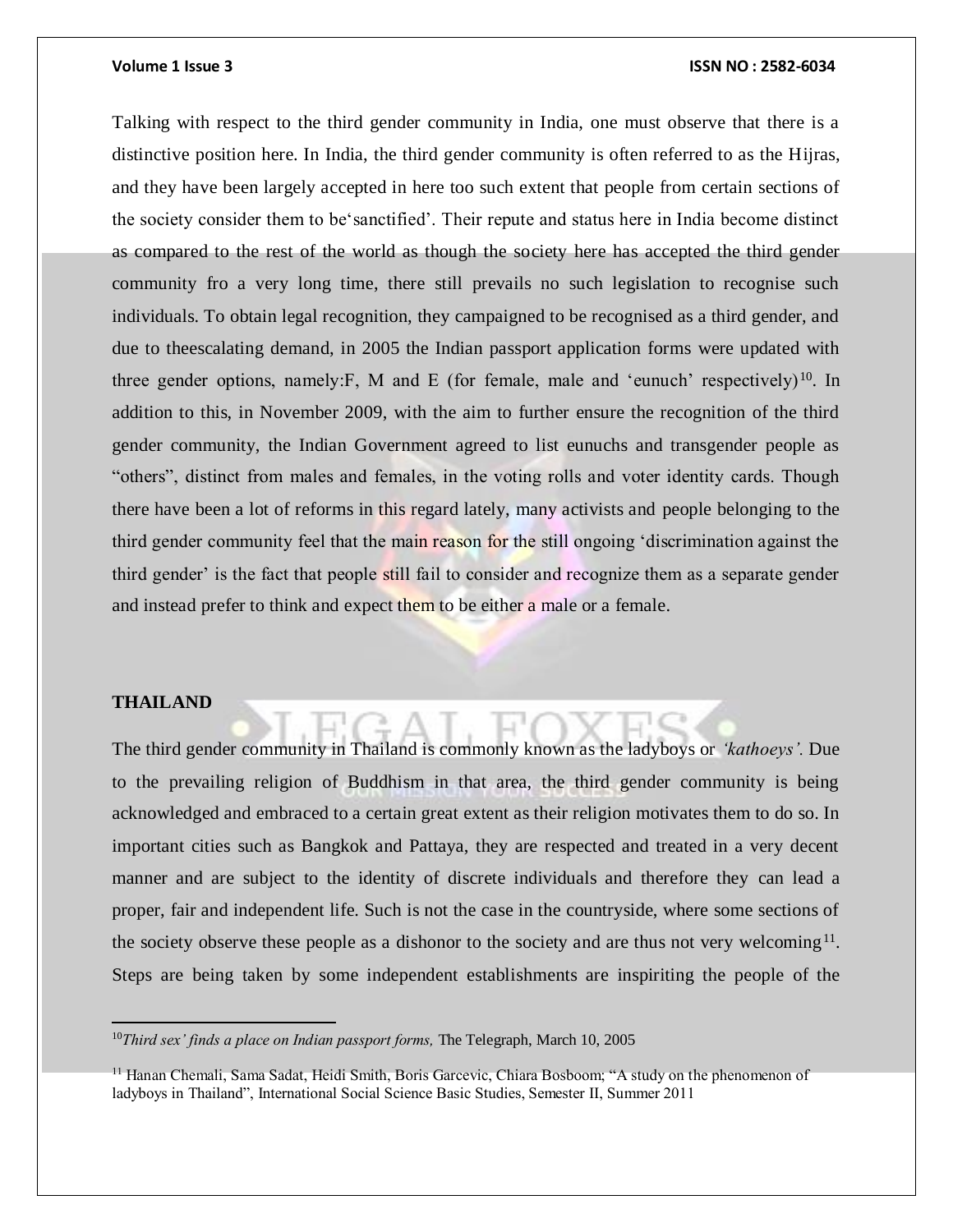society to accept this community of the third gender more easily and without any shillyshallying. For instance, an institution named 'Chiang Mai Technology School' in the year 2004 devoted separate restrooms for the people integrated to the third gender community with an intertwined male and female symbol on the entry gate as they recognize and consider them as a distinct and particular group of people who deserve to have their privacy and set of individual rights. The 'Kathoeys'are chiefly involved in female-oriented professions like waitressing, running beauty salons and housekeeping, but they also favor to work in the factories as well. They also work for the entertainment industry, tourist centres, in the niteries, and as a courtesan. Some prominent personalities from this community comprise of Bell Nuntita, who featured in 'Thailand's Got Talent'and went on to become a huge hit on the YouTube channel<sup>1213</sup>. Also, the volleyball team known as 'The Iron Ladies' became the National Champions in the year 1996 and consisted of only of kathoey and a few gay members<sup>14</sup>. This community only demands equal rights and equal and just opportunities for all irrespective of gender.

### **OTHER SUCH COUNTRIES**

Nepal also recognised the third gender somewhere in the year 2007, when its Supreme Court ordered to scoop out all the laws relating to the prejudicebased gender identity and sexual orientation.

Even Bangladesh recognised the third gender in the year 2013.

New Zealand also adopted a strategy that was implemented by Germany. And in the mid of the year 2015, New Zealand classified the gender into three categories namely: male, female, and gender diverse. The category of the gender diverse is further segregated into four subcategories namely: gender diverse not further defined, transgender male to female, transgender female to male and gender diverse not elsewhere mentioned or classified.

<sup>12</sup><http://en.wikipedia.org/wiki/Kathoey>

<sup>13</sup><https://www.lawctopus.com/academike/current-scenario-third-gender/>

<sup>14</sup><https://www.lawctopus.com/academike/current-scenario-third-gender/>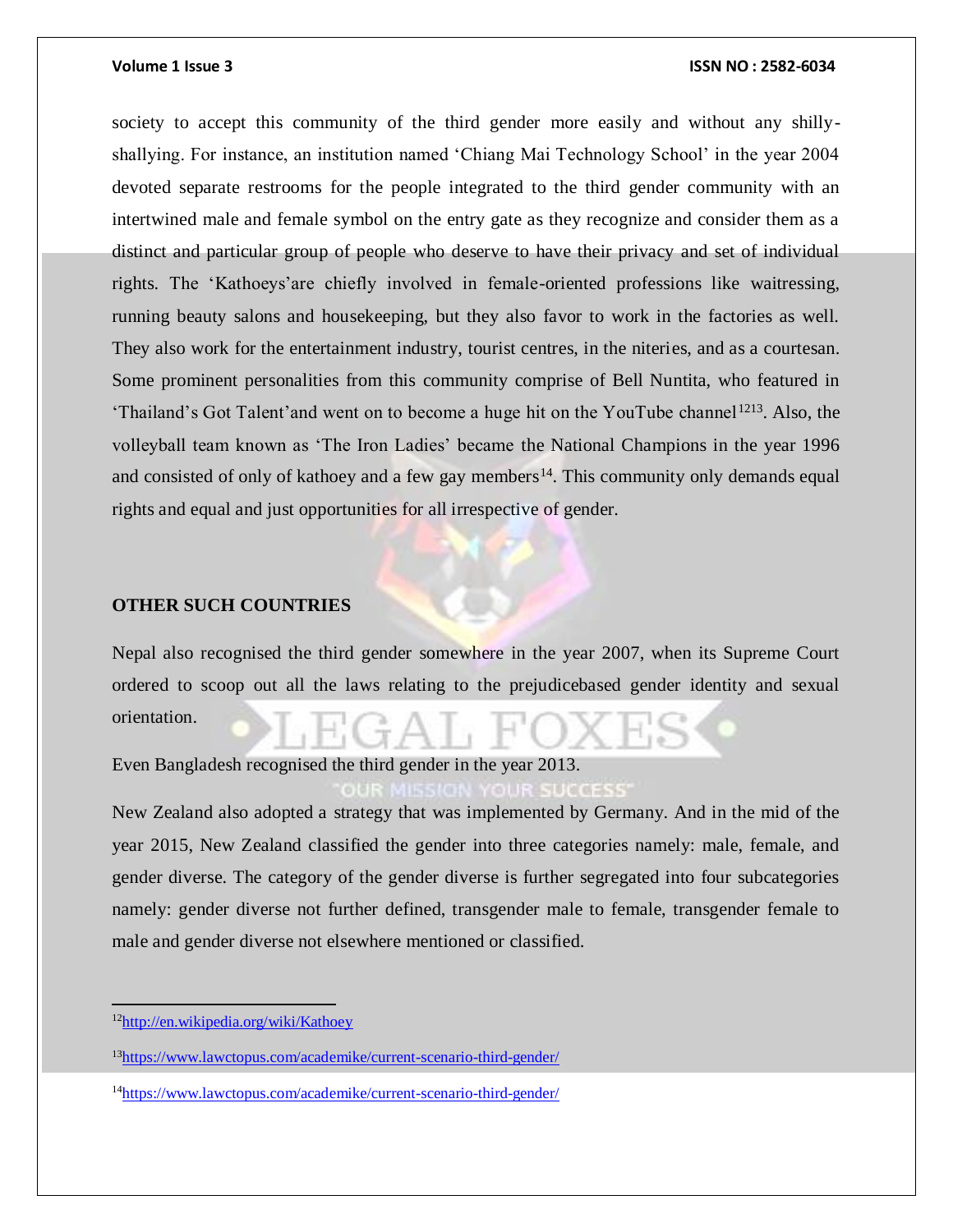The transgender rights and laws in/of Argentina have been admired by many as some of the world's most reformative ones. In the year 2012, Argentina set forth its Gender Identity Law giving recognition to the third gender community in the province.

In the mid of the year 2019, the Canadian Government also observed the third gender community and declared that they may as well apply to have an 'x' gender mark in their passports.

Pakistan also recognised the third gender community in its state by the mid of the year 2009. They are commonly known as 'Khwaja Sara' in the province. The government there ordered the authorities to issue national identity cards to all the members of the community exhibiting their distinct gender and thus providing them with recognition and respect which was long due.

The above mentioned are only some of the countries that have recognised the third gender in their provinces, but just like these, many countries have also started recognizing the third gender in their states.

### **THIRD GENDER IN SPORTS**

From time immemorial, sports had always been and seen as a domain only meant for the male category of the society. But with the changing world and society, the females have also been and have been seen as a significant factor contributing to the field of sports. Many Indian sportswomen such as Sania Mirza (Tennis), Deepika Kumari (Archery), Mary Kom (Boxing), P.V. Sindhu (Badminton), Saina Nehwal (Badminton), P.T. Usha (Track and Field), Tania Sachdev (Chess), and International sportswomen such as Serena Williams (Tennis), Rebekah Colberg (Track and Field), Angelica Rozeanu (Table Tennis), Keena Rothhammer (Swimming), Lisa Leslie (Basketball) and many more have earned and bagged themselves with several awards in the field of sports, breaking the stereotype and prejudice that was prevailing in the society. These women set-fourth an example that the gender of a person does not define what all capabilities, abilities, and skills one possesses. They tried and managed to break-through the strong chains of the gender-biased society, but till date, many of them are a victim of this male dominant society.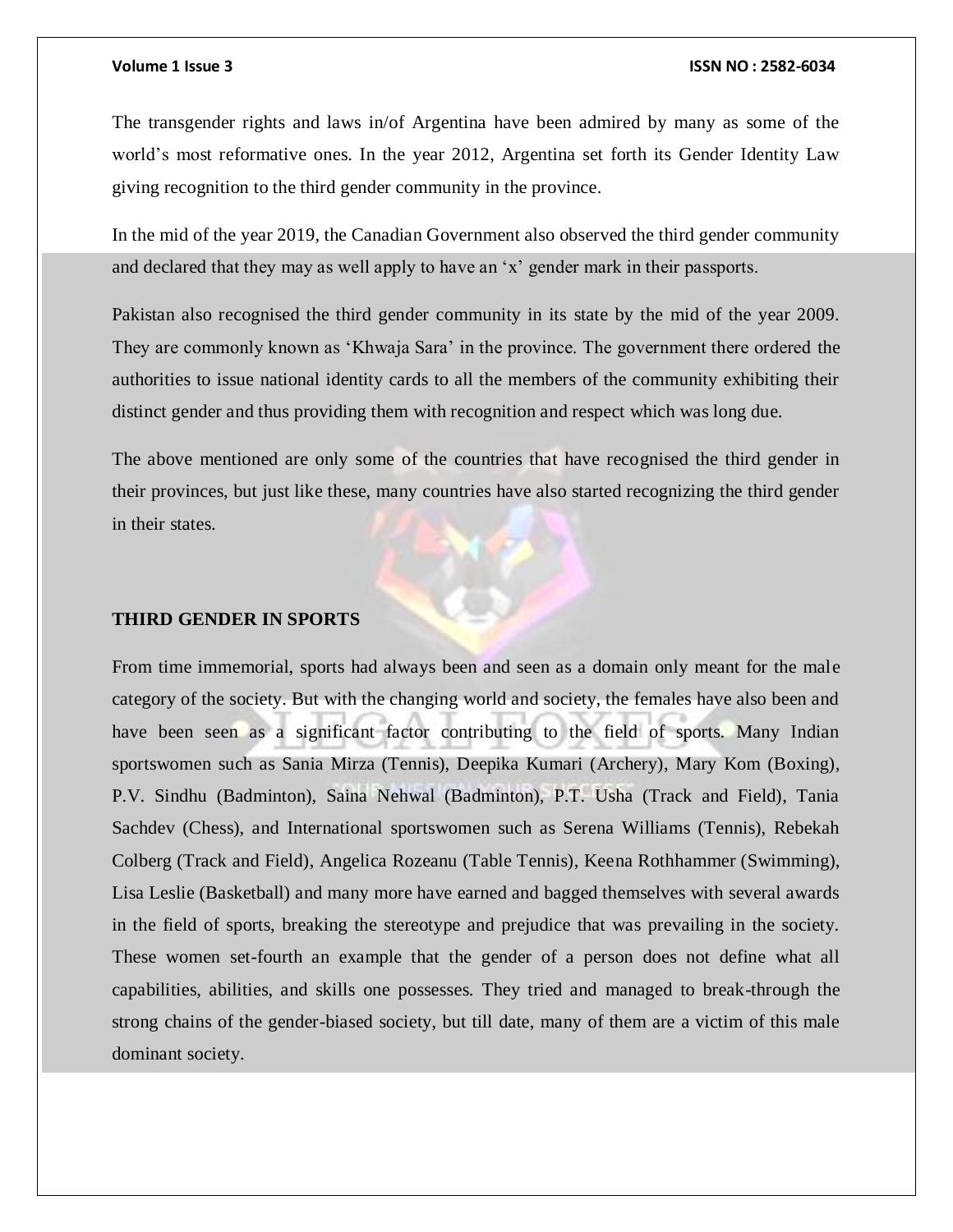Talking about the third gender community in the field of sports, these people have faced a lot of harassment, humiliation, abuse, and what not for wanting to play and achieve something in the field of sports, for pursuing their passion and fulfilling their dreams. Their participation in competitive and elite sports has always been a very controversial topic. This opposition and discrimination against them competing in sporting events are usually due to their physical and hormonal formation, which includes 'higher testosterone levels, their weights, and heights'.

Some people believe that these factors provide them with an upper hand in respect to the cisgenders in certain sports and that this privilege mentally affects the cisgenders as well, as the competition does not seem fair. To ensure an unbiased and fair competition, the authorities have taken some necessary measures such as compartmentalising the trans-athletes to contend against the athletes of the same gender that they were assigned at birth and also it is essential for them to go through a sex verification testing mechanism.

In the year 2003, a committee foregathered by the 'International Olympic Committee (IOC) Medical Commission', introduced some of the new guidelines considering the participation of the trans-athletes who had undergone a gender reassignment surgery. These guidelines included three main aspects and conditions for the participation of such individuals, the conditions being as follows:

- 1. The athletes must have been through a 'gender reassignment therapy', comprising changes in their 'external genitalia' and 'gonadectomy',
- 2. The athletes must be able to provide with the legal recognition of their assigned gender that has been granted by the befitting official authorities,
- 3. The athletes must have undergone hormonal therapy, that too for a period which must be adequate to diminish all the gender-related advantages about sports $15$ .

The committee deemed fit to allow all such athletes to participate in sporting events who have spent at least a bare minimum of two years after the procedure of gonadectomised<sup>16</sup>.

<sup>15</sup>[https://en.wikipedia.org/wiki/Transgender\\_people\\_in\\_sports](https://en.wikipedia.org/wiki/Transgender_people_in_sports)

<sup>16</sup>[http://www.pdga.com/files/StockholmConsensus\\_0.pdf](http://www.pdga.com/files/StockholmConsensus_0.pdf)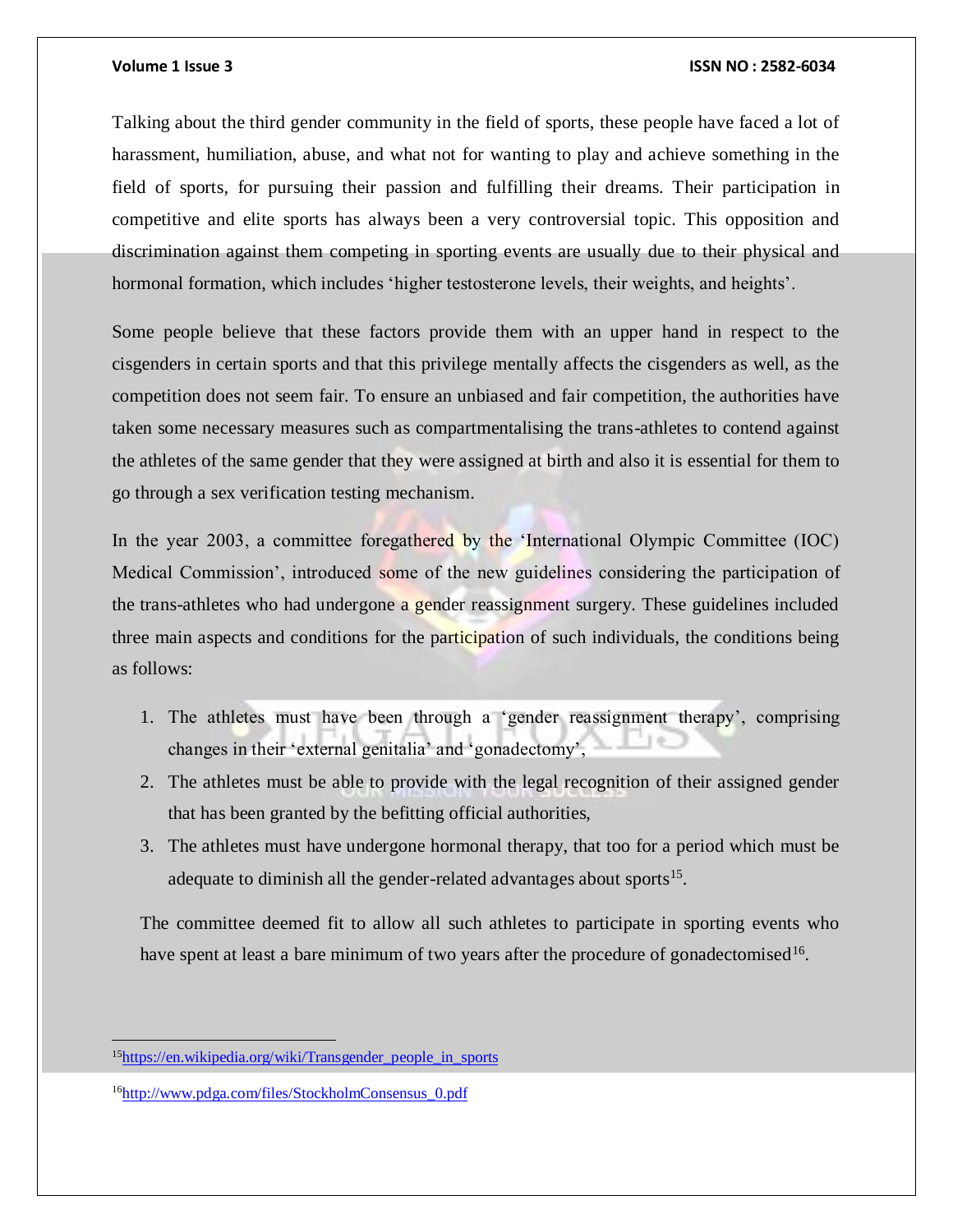$\overline{a}$ 

#### **Volume 1 Issue 3 ISSN NO : 2582-6034**

The IOC did not allow the transgender athletes to participate in any sporting activity until the year 2004.

Later in the year 2015, the IOC felt the need to revise the earlier laid guidelines relating to the participation of the trans-athletes in sporting activities as it was being difficult to obtain legal recognition of the gender in countries where gender alteration (transition) is 'not legal'along with the fact that going through with such surgeries might be in conflict with the growing legislation and is in violation of the basic human rights. The new guidelines, however, laid that the trans woman athletes need only state their gender and not change that declaration for a bare minimum of four years, and they must also exhibit a testosterone level of fewer than ten nanomoles/ litre (10 nanomoles/litre) for a minimum of at least one year preceding the year of the competition and also throughout the eligibility period. However, no such restrictions were imposed on the athletes who transmuted from a female to a male, they were allowed to participate and compete without any limitations. These new guidelines prevailed for the '2016 Rio Olympics', yet not even a single trans-athlete participated openly<sup>17</sup>. In October in the year  $\frac{2019}{100}$ , the World Athletics<sup>18</sup>again revised the testosterone limit for the Trans woman athletes, setting it up to five nanomoles/litre (5nmol/litre), from the preceding limit of ten nanomoles/litre. This revision was done because there should be a uniformity amongst the regulations that have been laid down in respect to the participation of the third gender community in sports since the third gender community is itself very widely bifurcated further. For the Trans women athletes to be eligible for participation in the female category, they needed to fulfil the following mentioned conditions, those being:

- 1. The athlete must provide to the satisfaction of the Medical Manager with a written and signed declaration mentioning that her gender identity is female,
- 2. The athlete must also satisfy the Expert Panel in respect of the concentration of testosterone level present in their serum must be less than five nanomoles/liter for a minimum of 12 months,

<sup>17</sup><https://www.rollingstone.com/sports/features/chris-mosier-first-trans-team-usa-member-w432272>

<sup>&</sup>lt;sup>18</sup> Formerly known as the International Amateur Athletic Federation and International Association of Athletic Federations (both acronymed as IAAF)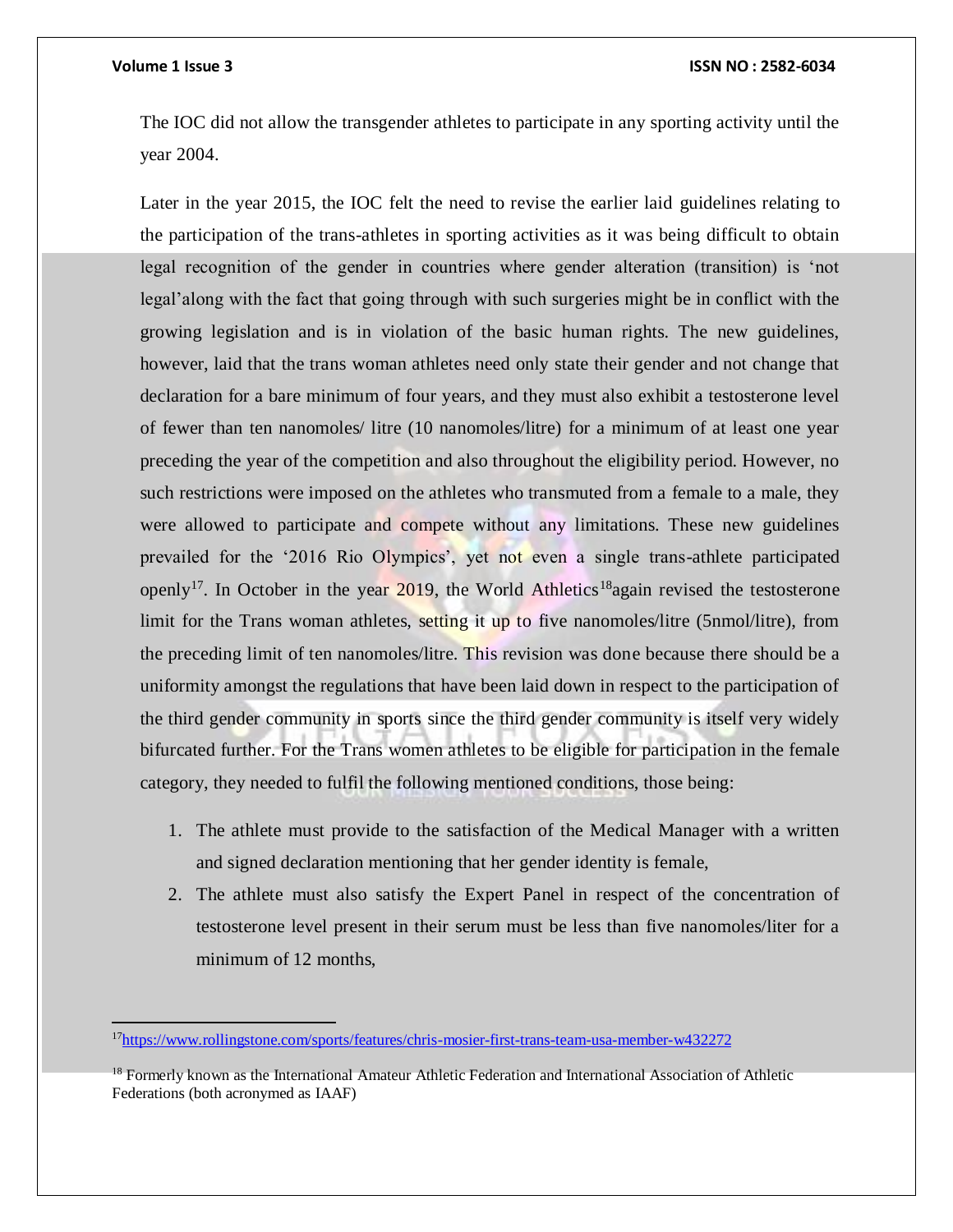3. The athlete must preserve this five nanomoles/liter of the testosterone level in her serum as long as she desired to maintain the eligibility criteria for competing in the female category of the competitions<sup>19</sup>.

The World Athletics has also laid down a certain set of rules and regulations for the intersex category of athletes. These people need to follow a certain set of rules if they have a makeup of the XY male chromosomes, ovaries over testes, have a circulating testosterone level within the quintessential male range of 7.7 nanomoles/litre to 29.4 nanomoles/litre, and are subject to androgen-sensitivity so that their body can utilize and employ all the testosterone. All these rules and regulations and restrictions on the participation of the third gender in sports are to ensure fair and just competition in the female category.

## **ACCOMPLISHMENTS OF THE THIRD GENDER COMMUNITY IN THE FIELD OF SPORTS**

The first-ever disclosed transgender person to qualify for the duathlon<sup>20</sup> was Chris Mosier from the U.S.A. in the year 2016. Chris is considered to be the laying foundation for the changes that were made by the IOC in the year 2015 regarding the participation of the third gender community in the field of sports when he questioned the previous regulations regarding the participation of the trans-athletes on account that he was banned from the world championship race due to his physical and hormonal structure.

Another such athlete is Renée Richards, who was a potential tennis player in the male category and had undergone a gender reassignment surgery in the year 1975. After her recovery, almost after a year, she started playing in the female category tournaments. She sure faced a lot of challenges in the way, but in the end, she succeeded in her journey. In the year 1977, she lost the first round in the US Open, and later on retired after four years of her career in the field of tennis

<sup>19</sup>[https://www.iaaf.org/download/download?filename=63067c17-1ab4-4a08-a132-](https://www.iaaf.org/download/download?filename=63067c17-1ab4-4a08-a132-5e36bda5fc61.pdf&urlslug=Eligibility%20Regulations%20for%20Transgender%20Athletes%2C%20in%20force%20from%201%20October%202019)

[<sup>5</sup>e36bda5fc61.pdf&urlslug=Eligibility%20Regulations%20for%20Transgender%20Athletes%2C%20in%20force%](https://www.iaaf.org/download/download?filename=63067c17-1ab4-4a08-a132-5e36bda5fc61.pdf&urlslug=Eligibility%20Regulations%20for%20Transgender%20Athletes%2C%20in%20force%20from%201%20October%202019) [20from%201%20October%202019](https://www.iaaf.org/download/download?filename=63067c17-1ab4-4a08-a132-5e36bda5fc61.pdf&urlslug=Eligibility%20Regulations%20for%20Transgender%20Athletes%2C%20in%20force%20from%201%20October%202019)

 $^{20}$  an athletic event consisting of a running leg followed by a cycling leg and then again another running leg in a similar format that of a triathlon.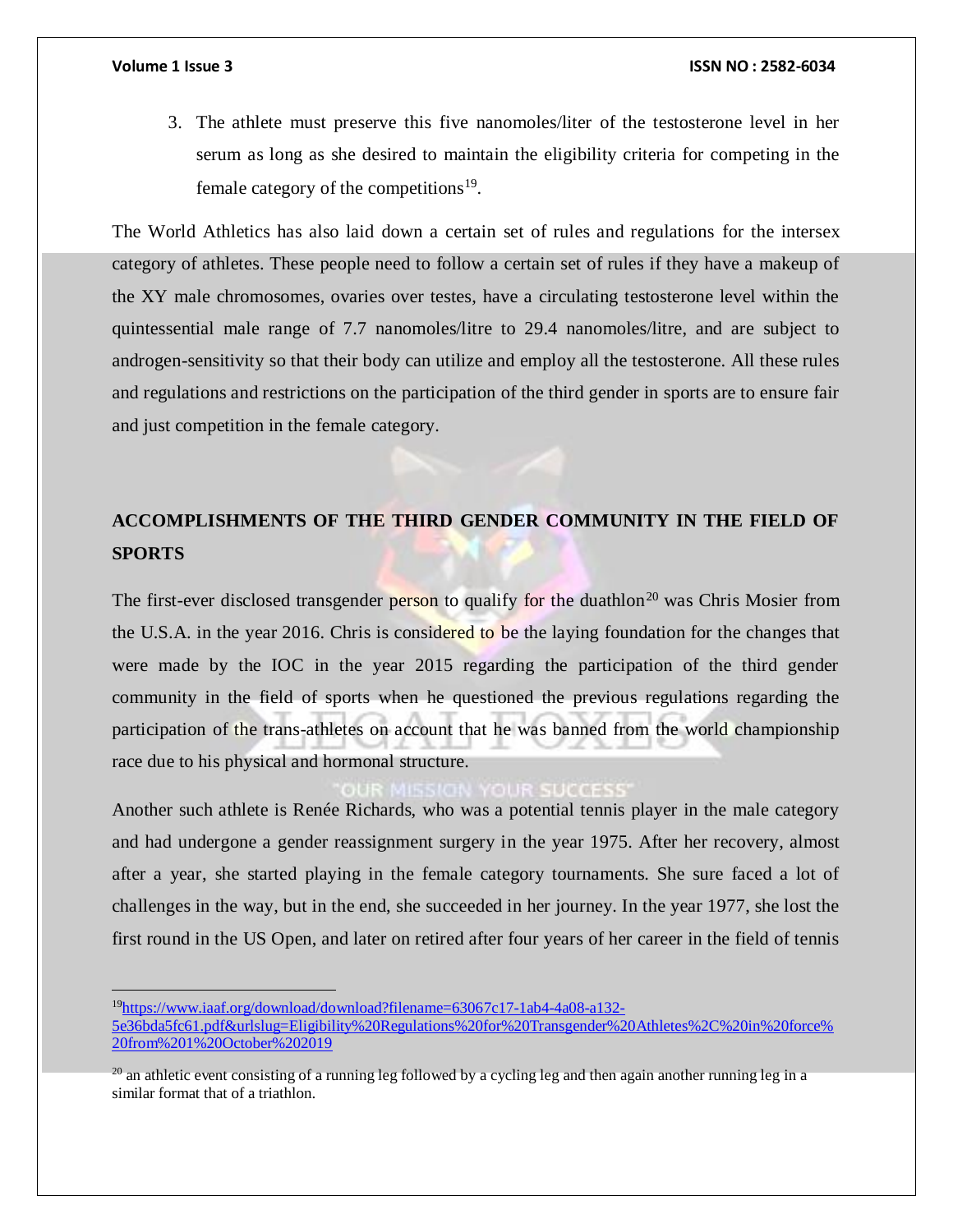l

as a woman. Through her efforts did not bring about a lot of changes in the entire sports community but a significant amount of change was seen in the field of tennis.

Another such great example is that of Rachel McKinnon, who aced the cycling Masters' World Track Championship that took place in Los Angeles in the year 2018. She is known to be the youngest one in the age group of 35-44 to win a gold medal in the category. Rachel is known to be the first transgender woman to possess the world title in her name<sup>21</sup>.

The above mentioned notable trans-athletes are only some of the greatest trans-athletes of all time and there are many more just like them who have accomplished great heights in their careers as a sportsperson.

Due to the growing society and liberalization of the legislation, more and more people from the third gender community have been able to open up about themselves and are feeling proud of what they are and how they are. There's no stopping to them now as they are flying in the sky with their wings wide open.

The International Olympic Committee (IOC) in the year 2004 finally recognized the position of the trans-athletes in the field of sports stating that as long as the athlete's gender is 'legally' recognized and he/she has successfully fulfilled a bare minimum of two years period post his/her hormonal therapy is considered to be fit to legally compete in the games. The guidelines laid down by the IOC have surely been accepted by the other sports governing authorities as well but there still lies a lot of biasness and cause celebre regarding the participation of the third gender in OUR MISSION YOUR SUCCESS' sports.

In the year 2017, the 'Kerala State Sports Council' organised the first-ever transgender sports meet in India. There were more than a hundred trans-athletes from all over the state to participate in the event. People were seen wearing their district jerseys, casual outfits and there were even people who were draped up in a saree and despite the scorching heat were seen wearing makeup as well. The event conducted sporting activities such as 100, 200, and 400 meters dash, 4x100 meters relays, shot put, and long jump. Most of the participants were there not for winning but for fulfilling their childhood dreams and being in an environment where they are not harassed for

<sup>21</sup><https://www.cyclingnews.com/news/mckinnon-is-first-transgender-woman-to-win-world-title/>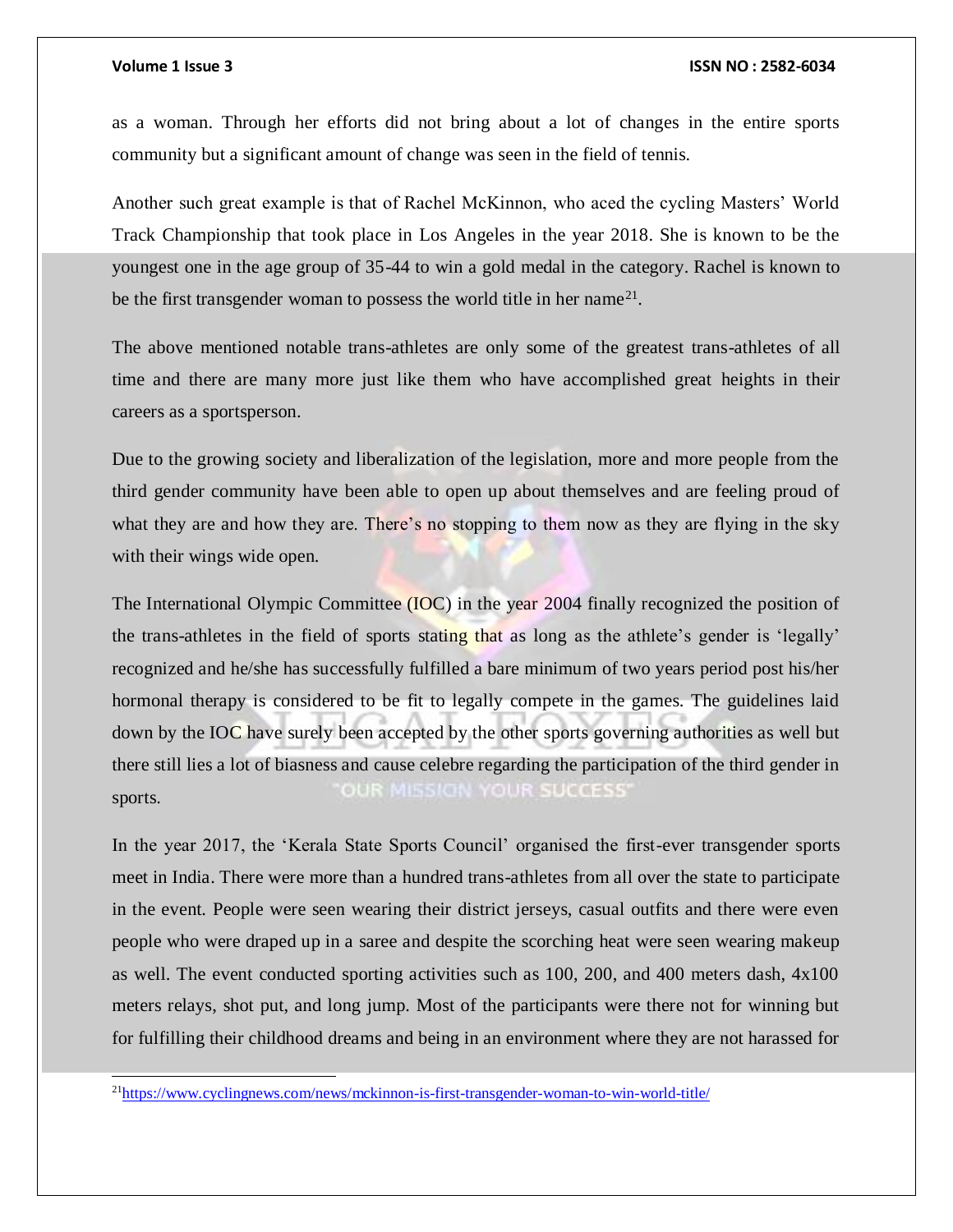#### **Volume 1 Issue 3 ISSN NO : 2582-6034**

the way they look or the way they are. This initiative by Kerala's Sports Council has been seen as a major change in the field of sports regarding the participation and competition of the third gender community. The aim behind this event was to bring more focus on conducting such events at international levels as well. Just like there are Paralympics for the athletes who are physically, mentally and sensorialably disable, there must also be 'Translympics'<sup>22</sup> for the people of the third gender so that they do not need to face all the harassment and bias that they face while competing against the cisgenders. A sporting event only meant for the third gender of society might also help bring a balance in the society and might also change the way one looks and thinks about them. They need not be bifurcated as a male or a female but as whoever they choose to be. This may also help them in competing against people of the same physical and hormonal structure and they need not go through all the hormonal reassignment surgeries and therapies.

This achievement is a small milestone in the journey towards providing legal recognition to the third gender in the field of sports, and they're still in a lot of ways to cover before one can truly say that the third gender community has finally achieved its independence.

### **CONCLUSION**

The researcher would like to conclude that based on this research though the third gender community has been widely and legally accepted in a lot of countries throughout the world there still seems to be some sort of bias against them in some sections of certain societies. These societies do not wish to consider the third gender community as one of them, instead considers them to be an abomination of nature. There still seems to be a lacking legislation in respect of the third gender community globally. The concerned authorities must look into the fact that none of the sections of the society have to face a human rights crisis.

Though trans-people have faced a lot of discrimination from the society, they have gracefully stood up to it and have been able to bring significant changes in the society as well as have earned a lot of love and respect from the people all over. Due to certain reforms, many have been able to come out of their shells and have been able to accept themselves just as the way they are.

<sup>22</sup>[https://scroll.in/magazine/836112/a-transgender-sports-meet-in-kerala-could-change-the-norms-of-indias](https://scroll.in/magazine/836112/a-transgender-sports-meet-in-kerala-could-change-the-norms-of-indias-competitive-sports)[competitive-sports](https://scroll.in/magazine/836112/a-transgender-sports-meet-in-kerala-could-change-the-norms-of-indias-competitive-sports)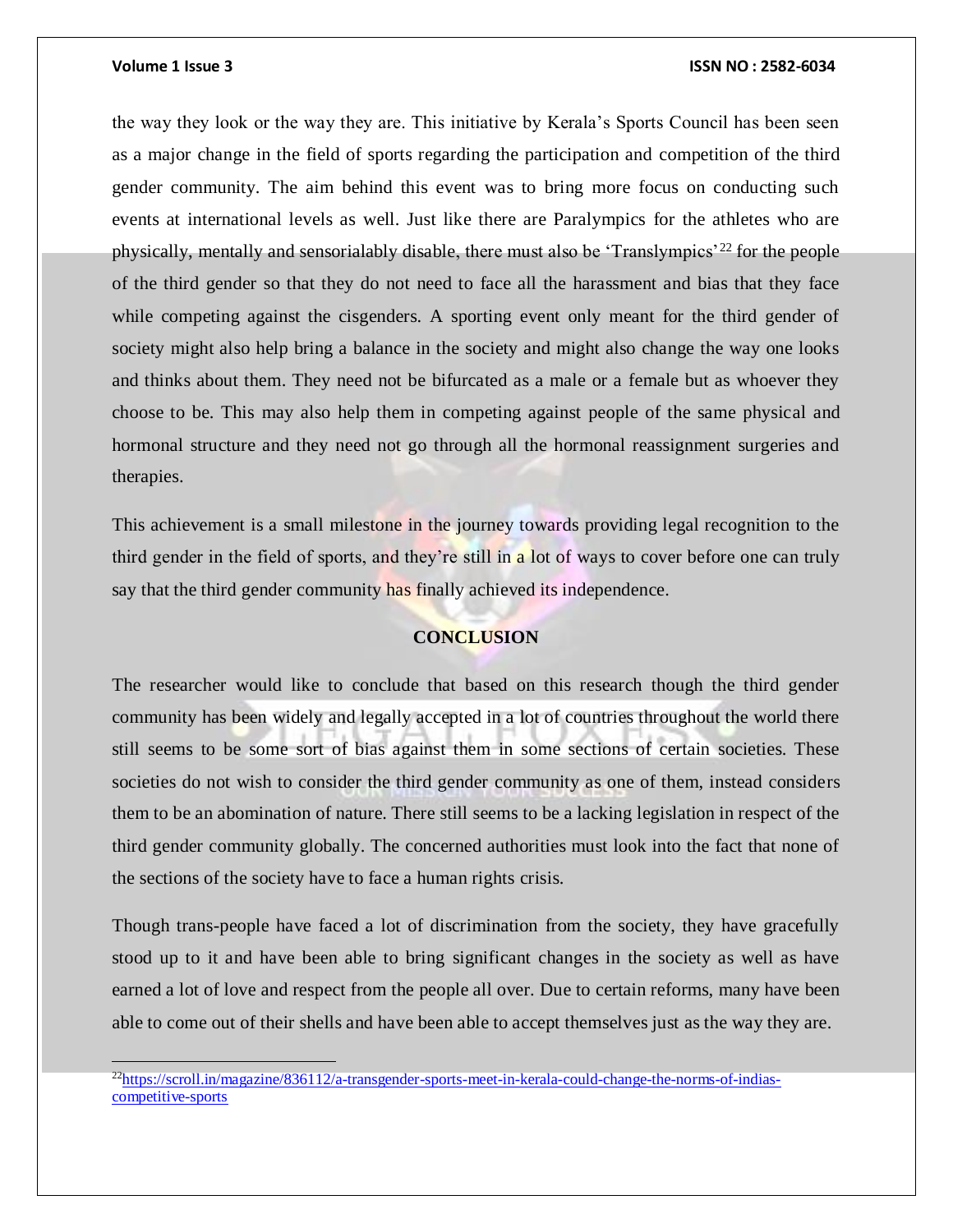Speaking about the field of sports, the researcher feels that to limit the discrimination faced by the trans-athletes, there should be a separate sporting event for the third gender community where they can compete against their kinds and no sort of harassment be it physical or mental is faced by them. Also, they'll not need to undergone those hazardous hormonal reassignment surgeries just for the sake of being in the playing league. People need to understand that just like any other human being these people are also human beings and are a part of our society, and just like any other person, they also have equal and just right to live their lives with all due respect and dignity.

Hoping to create a world free from all sorts of discrimination.

### **BIBLIOGRAPHY**

### INTERNET SOURCES

- [https://en.m.wikipedia.org/wiki/Santhi\\_Soundarajan](https://en.m.wikipedia.org/wiki/Santhi_Soundarajan)
- <https://sites.uab.edu/humanrights/2018/10/29/indias-relationship-with-the-third-gender/>
- <https://www.bbc.com/news/world-asia-india-27031180>
- <https://civilian-welfare-foundation.business.site/>
- [http://www.nydailynews.com/news/world/2010/03/16/2010-03-](http://www.nydailynews.com/news/world/2010/03/16/2010-03-16_no_sex_for_me_please_extranssexual_briton_is_first_legally_genderless_person.html) [16\\_no\\_sex\\_for\\_me\\_please\\_extranssexual\\_briton\\_is\\_first\\_legally\\_genderless\\_person.htm](http://www.nydailynews.com/news/world/2010/03/16/2010-03-16_no_sex_for_me_please_extranssexual_briton_is_first_legally_genderless_person.html)  $\mathbf{I}$
- [https://en.wikipedia.org/wiki/Bechdel\\_test](https://en.wikipedia.org/wiki/Bechdel_test) GUR SUCCESS
- <http://en.wikipedia.org/wiki/Kathoey>
- <https://www.lawctopus.com/academike/current-scenario-third-gender/>
- [https://en.wikipedia.org/wiki/Transgender\\_people\\_in\\_sports](https://en.wikipedia.org/wiki/Transgender_people_in_sports)
- [http://www.pdga.com/files/StockholmConsensus\\_0.pdf](http://www.pdga.com/files/StockholmConsensus_0.pdf)
- [https://www.rollingstone.com/sports/features/chris-mosier-first-trans-team-usa-member](https://www.rollingstone.com/sports/features/chris-mosier-first-trans-team-usa-member-w432272)[w432272](https://www.rollingstone.com/sports/features/chris-mosier-first-trans-team-usa-member-w432272)
- [https://www.iaaf.org/download/download?filename=63067c17-1ab4-4a08-a132-](https://www.iaaf.org/download/download?filename=63067c17-1ab4-4a08-a132-5e36bda5fc61.pdf&urlslug=Eligibility%20Regulations%20for%20Transgender%20Athletes%2C%20in%20force%20from%201%20October%202019) [5e36bda5fc61.pdf&urlslug=Eligibility%20Regulations%20for%20Transgender%20Athle](https://www.iaaf.org/download/download?filename=63067c17-1ab4-4a08-a132-5e36bda5fc61.pdf&urlslug=Eligibility%20Regulations%20for%20Transgender%20Athletes%2C%20in%20force%20from%201%20October%202019) [tes%2C%20in%20force%20from%201%20October%202019](https://www.iaaf.org/download/download?filename=63067c17-1ab4-4a08-a132-5e36bda5fc61.pdf&urlslug=Eligibility%20Regulations%20for%20Transgender%20Athletes%2C%20in%20force%20from%201%20October%202019)